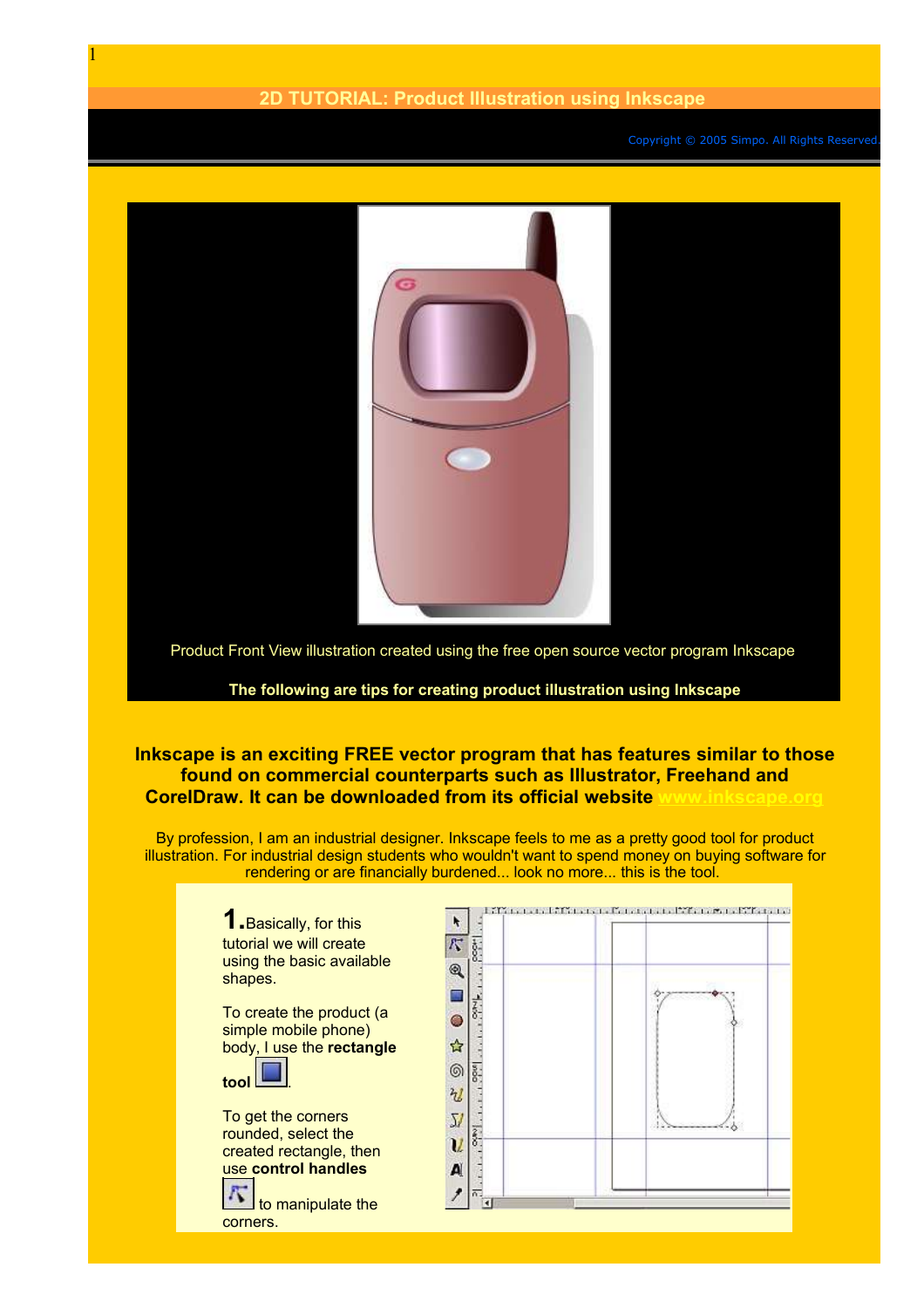

**2a.** Under **Fill** <sup>&</sup>gt; **Linear Gradient**, click on **Edit** to open the **Gradient editor.**

We are going to edit the gradient colour and remove the transparency.

Click on **Add stop**, select white on the colour wheel. On the **Offset** bar, set the value to 1.00. Also, set the Value of **A** (transparency) to 255. This will make the white portion opaque.

| <b>Gradient editor</b>           | Fill and Stroke (Shift+Ctrl+F) |                  |
|----------------------------------|--------------------------------|------------------|
|                                  | Fill Stroke paint Stroke style |                  |
| stop2475 $\div$                  | Linear gradient                |                  |
| Add stop<br>Delete stop          | linearGradient2052             |                  |
| $1.00 \div$<br>Offset:           | Edit                           | Add              |
| Stop Color<br>RGB HSV CMYK Wheel |                                | 田                |
| $\ddot{\circ}$                   |                                | Repeat:<br>none  |
| 255                              |                                | Fill:<br>winding |
| e2b9b9ff<br>RGBA:                | Master opacity                 | 1.00             |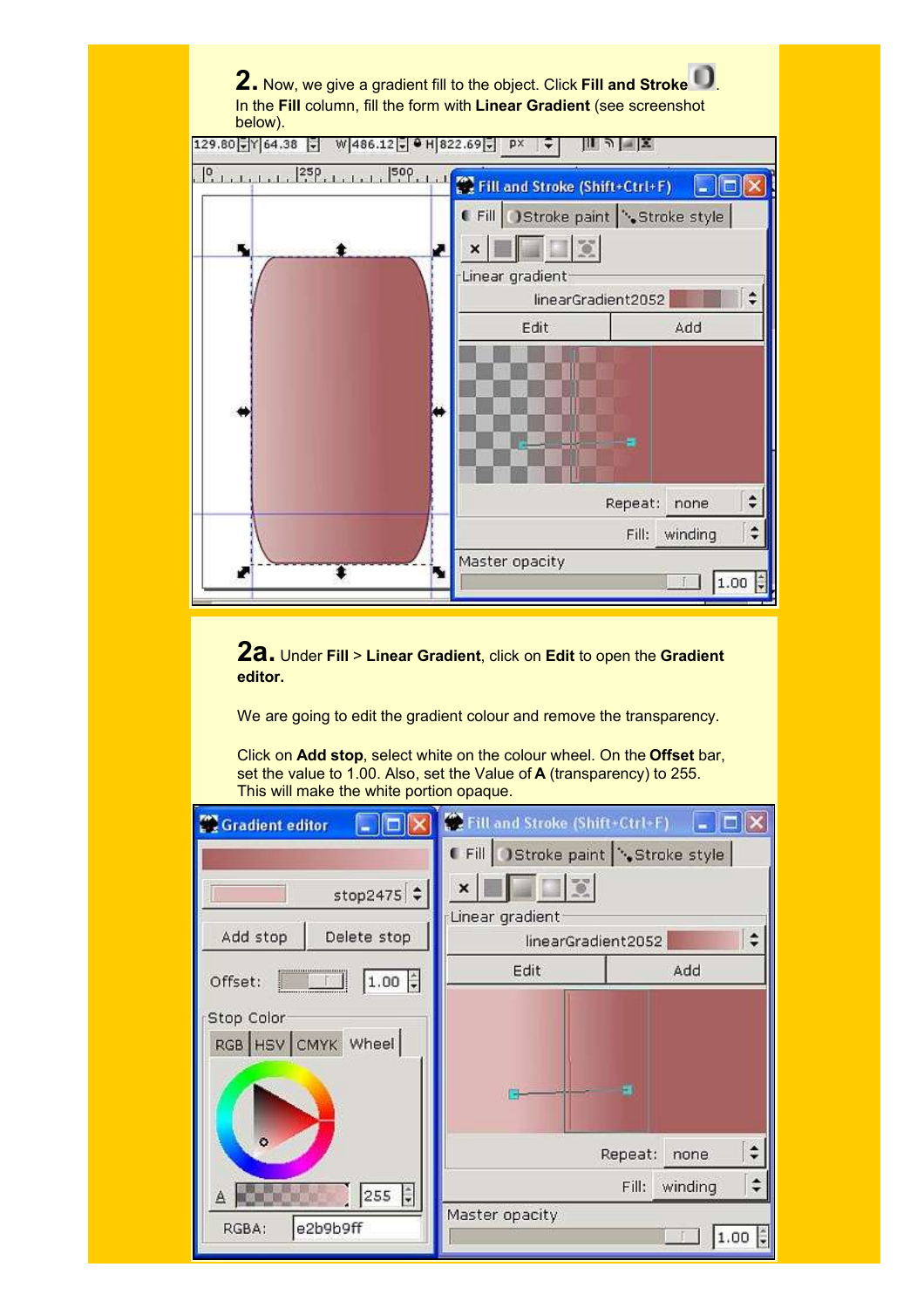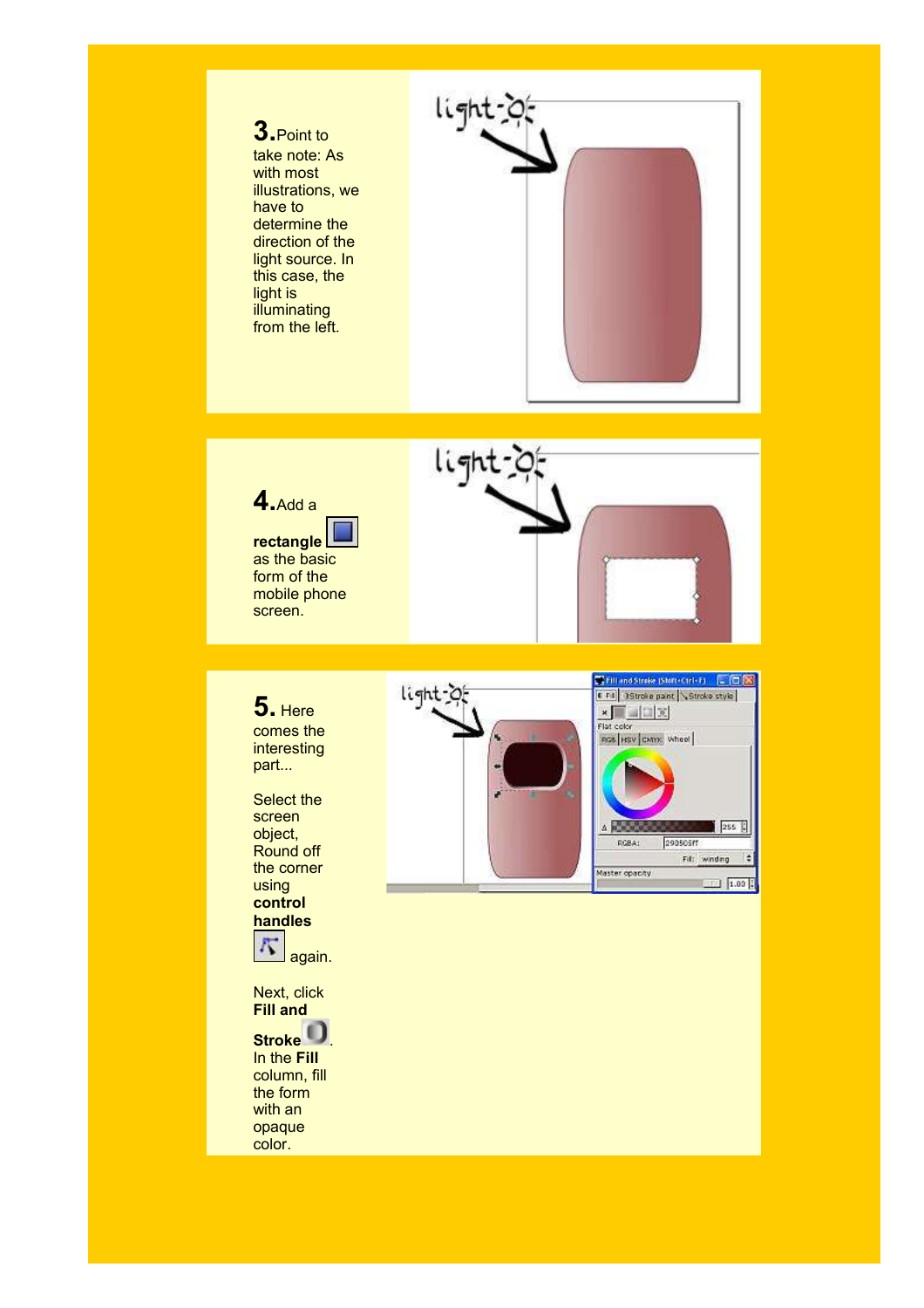**6.** Next, click the **Stroke paint** column. See screenshot on the left >>>

Click on **Linear Gradient**. We are going to give an area of highlight to the edge of the screen.

To edit the colours, click on **Edit**, and adjust the parameters accordingly (see screenshot below)

| <b>Gradient editor</b>           |
|----------------------------------|
|                                  |
| stop2132 ÷                       |
| Add stop<br>Delete stop          |
| 0.00<br>Offset:                  |
| Stop Color<br>RGB HSV CMYK Wheel |
|                                  |
|                                  |
| 255<br>Á                         |
| d9c1c8ff<br>RGBA:                |

Next, click the **Stroke Style** column.

In the **Width** Parameter, set the desired width of the highlight.

| Fill and Stroke (Shift+Ctrl+F)            |  |
|-------------------------------------------|--|
| Fill Stroke paint N Stroke style          |  |
| Width: 19.20   px   ;                     |  |
| $\n  Join: \boxed{B} \boxed{C} \boxed{C}$ |  |
| Miter limit: 4.00                         |  |



Drag the handle of the gradient control to achieve the desired direction and gradient spread.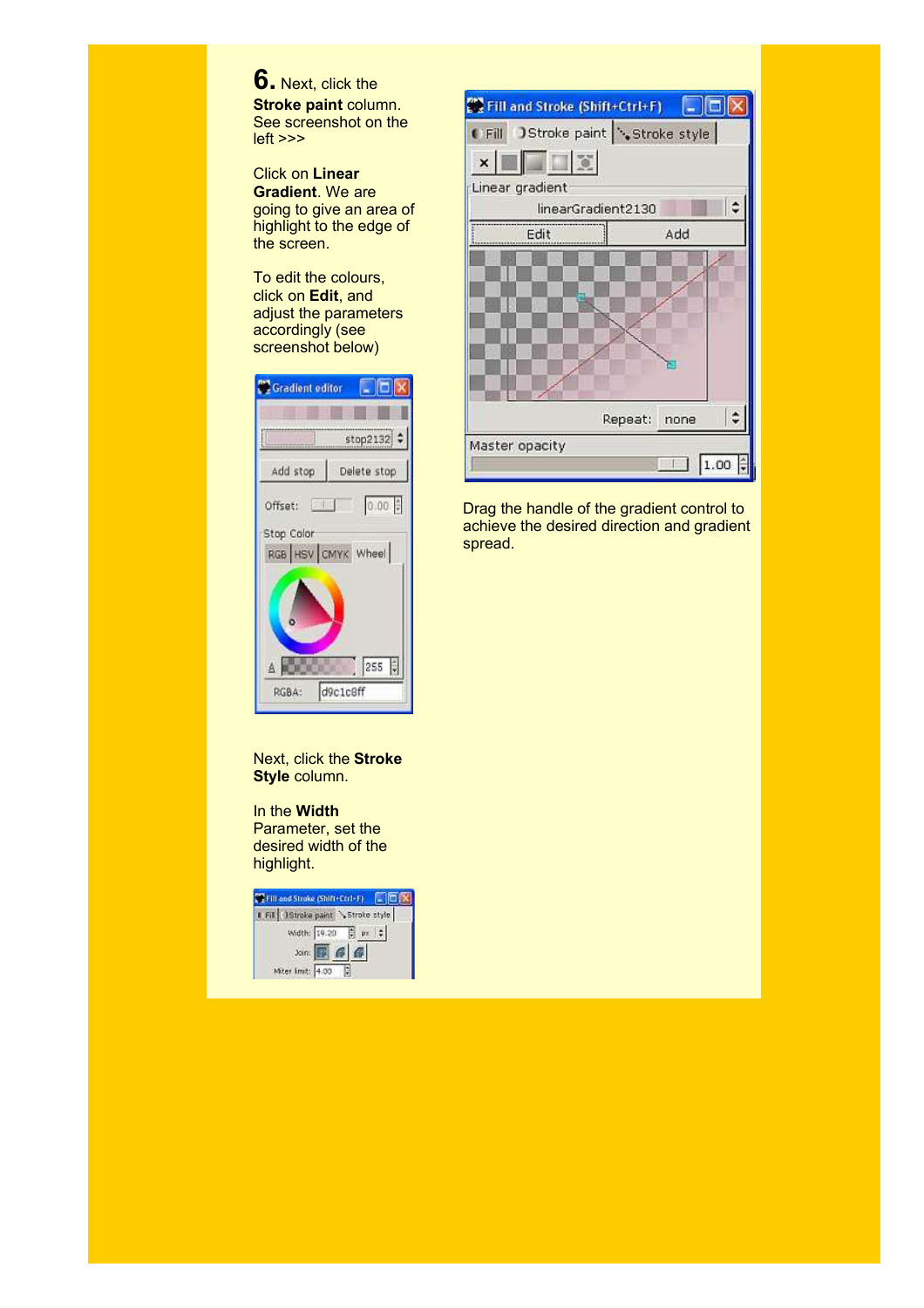**7.**Next we create different objects using the same technique. See the diagram on the right >>>

Note: for illustrative purposes, the 3 objects that made up the screen are staggered for easy viewing.



**8.** The assembled screen should look like this >>>



**9.** We are now going to split the phone body into a top and a cover.

Create a Oval  $\bigcirc$ Select *both* phone body and oval, by selecting one, press *shift* and select the other.

Select from the menu..**Path** >> **Division** See screenshot below.

| Object | <b>Path Text Help</b>       |              |
|--------|-----------------------------|--------------|
|        | D Cloject to Path           | Shift+Ctrl+C |
|        | <sup>4</sup> Stroke to Path | Ctrl+Alt+C   |
|        | Trace Bitmap                | Shift+Alt+8  |
|        | <b>Union</b>                | Ctrl+        |
|        | Difference                  | Ctrl+        |
|        | Intersection                | Ctrl+        |
|        | Exclusion                   | Ctrl         |
|        |                             |              |
|        |                             |              |

The phone body should now be split onto 2 parts. See diagram on the right >>>